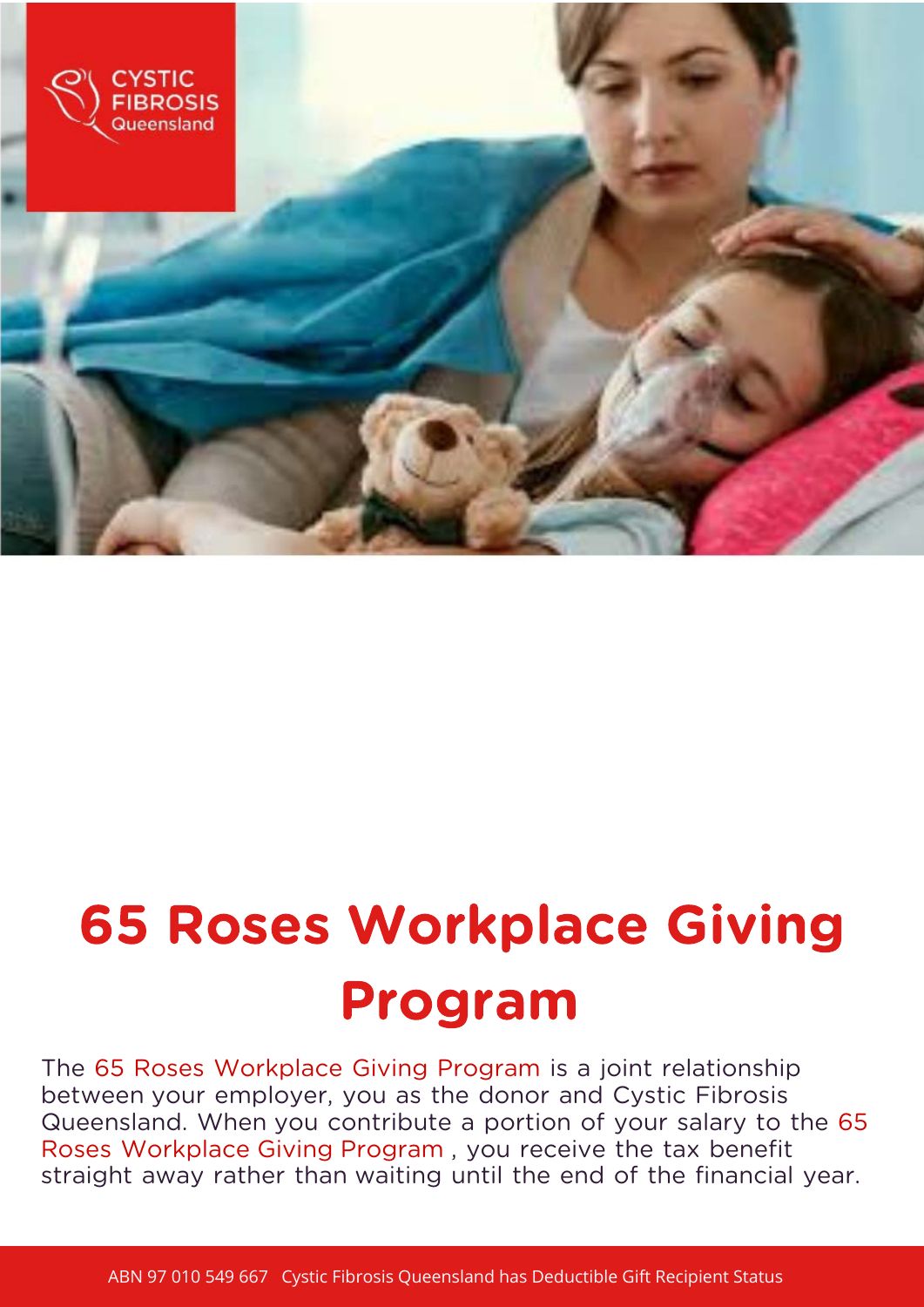### Sheania illnace Support Queenslanders living with a chronic illness

Cystic Fibrosis Queensland advocates, funds research and provides support and services for the cystic fibrosis community including: in-hospital programs for adults, teenagers and children; hospital car parking, physical activity subsidies; nebulisers and physiotherapy airway clearance equipment; psychosocial events for parents and partners; information forums and education expos; equipment for hospital gyms; trampolines for children; newly diagnosed information packs for parents; oxygen loan equipment to people waiting for transplants; and accommodation for families travelling to Brisbane supporting hospitalisation of their loved one.

### What is cystic fibrosis?

Cystic fibrosis is the most common, life shortening chronic illness in Australia. It progressively destroys the lungs and digestive system. People born with cystic fibrosis face an arduous, unrelenting daily regimen of physiotherapy, exercise and medication. One in 25 Australians are carriers of the defective gene and a child is born with cystic fibrosis every four days - most will not live past their twenties. There is no cure.

### How can you help?

The 65 Roses Workplace Giving Program is organised and managed by your payroll office so you don't need to keep receipts or other records. Your donation comes from pre-tax

dollars; Cystic Fibrosis Queensland receives the full amount you d onate. Many employers will match staff donations, effectively doubling your contribution. It is a winwin-win.

### How will your annual donation help?

#### 65¢ a week

Buys a Boredom Buster Bag with toys, books, and games to lift the spirits of cystic fibrosis children in hospital.

\$6.50 a month

Provides life-saving oxygen for four weeks to a cystic fibrosis child or adult waiting for a lung transplant.

\$6.50 a fornight

Buys a food voucher for a family who comes to Brisbane for cystic fibrosis hospital care.

\$6.50 a week

Buys a trampoline – bouncing has been shown to extend the lifespan of a child with cystic fibrosis by removing blockages that damage the lungs.

#### \$65 a month

Provides a nappy bag for parents of a newly diagnosed baby, containing airway equipment, a sippy cup, cystic fibrosis advice, and other essential aids.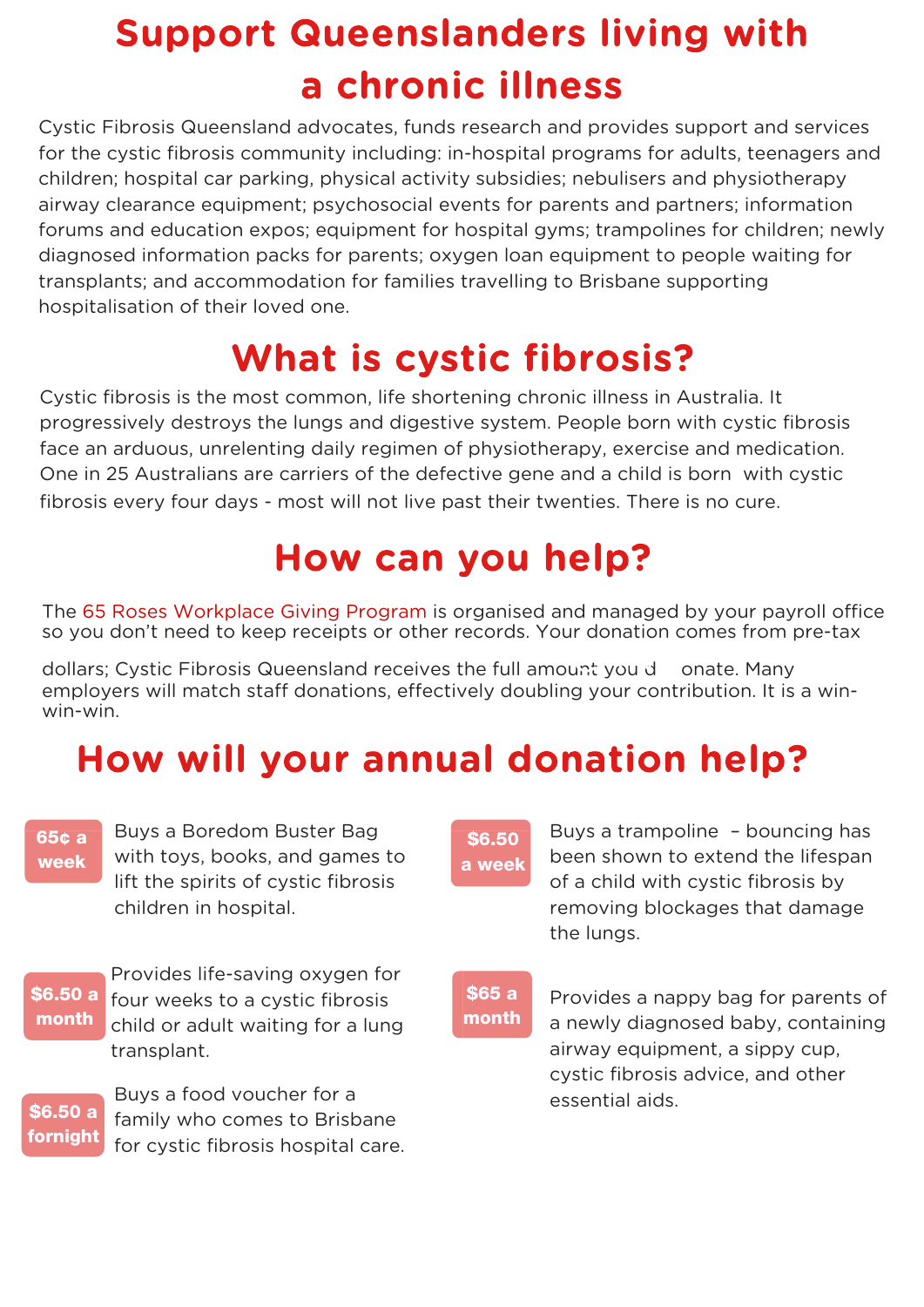# 4 Steps to Creating the 65 Roses Workplace Giving Program

Register your interest by completing the form on the back page and returning it to Cystic Fibrosis Queeensland. **1**

Organise your payroll department to manage donations and any internal HR forms. No receipts are needed as the donations should appear on employee payslips. Please send workplace donations to: **2**

ACCOUNT NAME: Cystic Fibrosis Queensland Ltd BANK NAME: Bendigo Bank BSB NUMBER: 633-000 ACCOUNT NO.: 184 090 918 REFERENCE / DESCRIPTION: (Cystic Fibrosis Queensland will provide a reference code specific to workplace giving at your firm)

Cystic Fibrosis Queensland staff can make themselves available to help explain our cause, and support your 65 Roses Workplace Giving Program launch. **3**

The 65 Roses Workplace Giving Program needs regular attention to help it flourish. Volunteer at Cystic Fibrosis Queensland events to learn more about our cause.

**4**

# Getting more out of the 65 Roses Workplace Giving Program

### Match Employee Donations • Volunteer Opportunities • In-kind contributions

The donation of goods and pro bono services can be receipted by Cystic Fibrosis Queensland and can be used to claim a tax deduction from the Australian Tax Office.

### Why 65 Roses?

The 65 Roses Story goes back to 1965, when a 4-year boy, Richard Weiss overheard his mother on the phone trying to raise money for research into the disease, which afflicted Richard and his two brothers.

He had never heard the term Cystic Fibrosis before, so when his mother hung up the phone he told her, "I know what you are working for – 65 roses." With tears in her eyes she answered, "Yes Ricky, I'm working for 65 roses."

To this day, "65 Roses" is a term often used by young children with Cystic Fibrosis to pronounce the name of their disease. The 65 Roses story has captured the hearts and emotions of all who have heard it.

> The rose, appropriately the ancient symbol of love, is the symbol of Cystic Fibrosis Queensland.